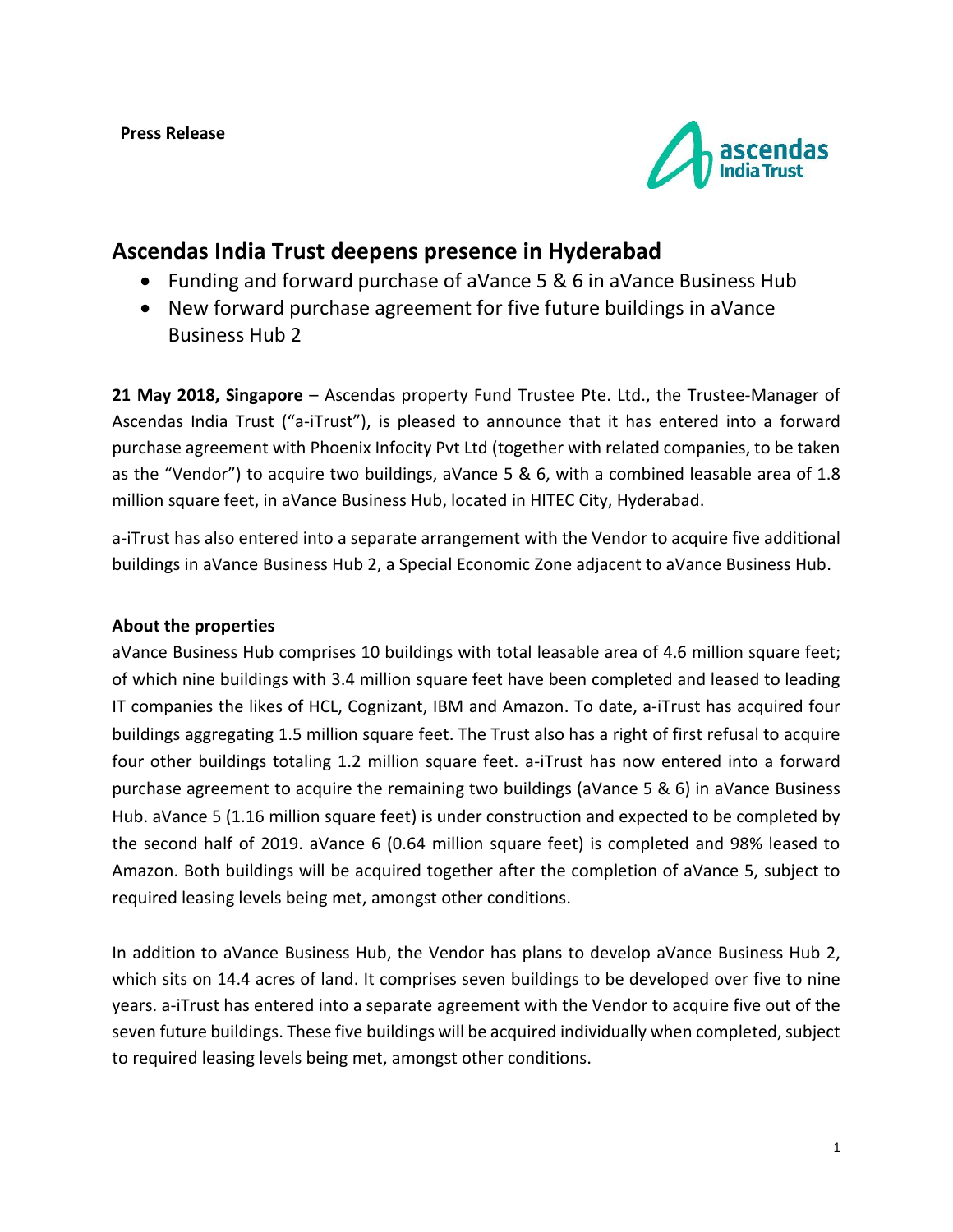**Mr. Sanjeev Dasgupta, Chief Executive Officer of the Trustee-Manager** said, "The proposed acquisition of aVance 5 & 6 will allow us to deepen our presence in Hyderabad, which is currently witnessing robust rental growth arising from healthy demand from global IT companies. The Trust portfolio will increase to 16 million square feet once we complete the acquisition of AURUM IT SEZ and aVance 5 & 6. The opportunity to acquire an additional five buildings in future will allow the Trust to enjoy even greater economies of scale in Hyderabad, and further strengthen its competitiveness in the market."

# **Details of the transaction**

## **aVance 5 & 6**

The transaction comprises a two-stage process.

- (1) Pursuant to the agreement, a-iTrust along with its affiliates will provide construction funding via inter-corporate deposits and debentures issued by the master developer amounting to INR 8,874 million/SGD 177.3 million<sup>1</sup>. The timing of the debenture subscription is tied to the property construction funding requirements.
- (2) a-iTrust will complete the acquisition by buying 100% of the shares in the master developer once the property achieves 90% leasing. The total purchase consideration, inclusive of the construction funding, is not expected to exceed INR 13,500 million/SGD  $270$  million<sup>1</sup>.

In the event that the actual completion date is delayed beyond March 2020 or if other events as defined in the share purchase agreement occur, a-iTrust will have the right to call for redemption of the debentures.

## **Effect on portfolio**

 $\overline{a}$ 

On acquiring aVance 5 & 6, a-iTrust's current portfolio<sup>2</sup> will increase 13% from 14.2 million square feet to 16.0 million square feet.

<sup>&</sup>lt;sup>1</sup> Based on an exchange rate of S\$1 to INR 50.04

<sup>&</sup>lt;sup>2</sup> Includes the proposed acquisition of two buildings in AURUM IT SEZ as announced on 14 May 2018.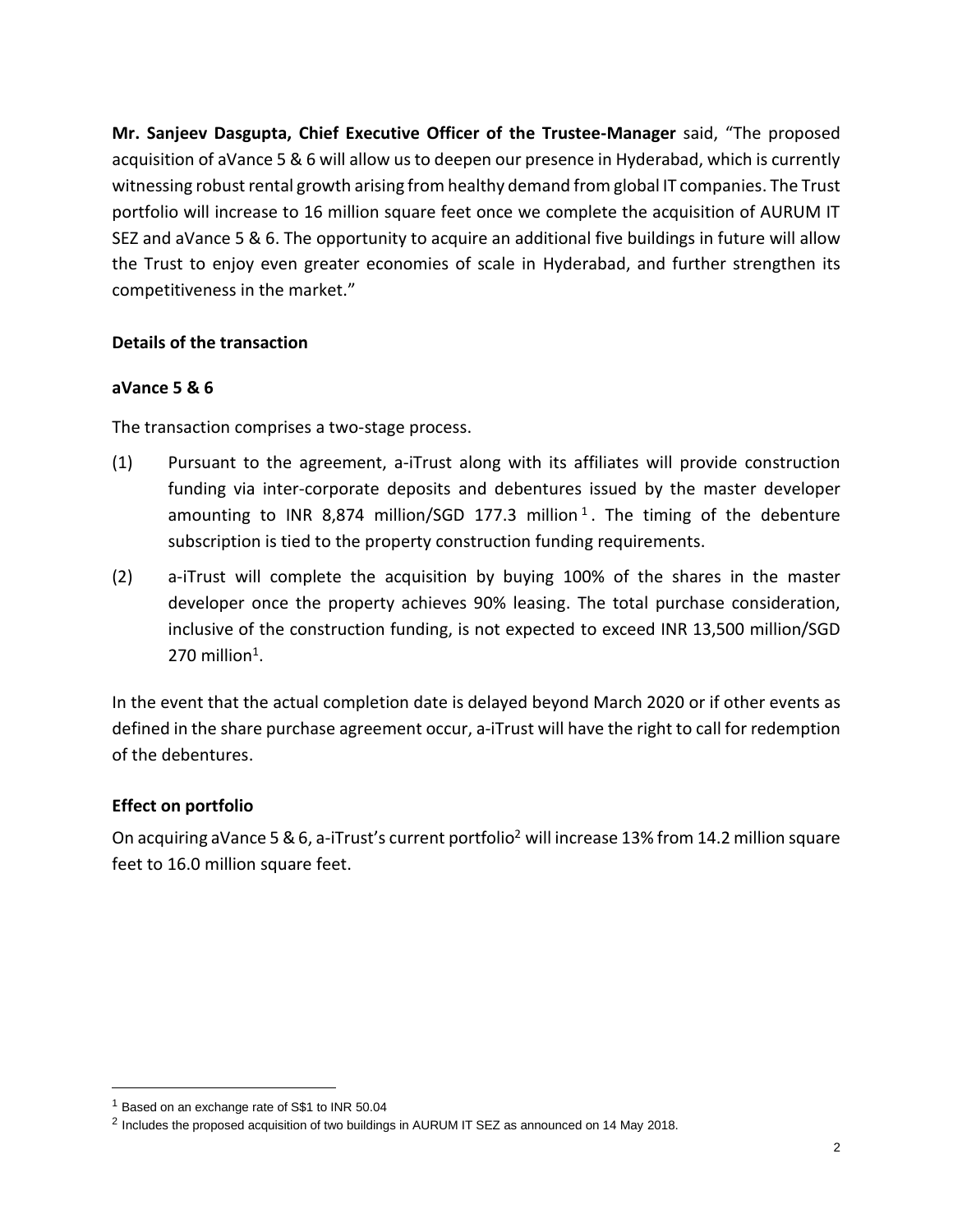

#### **Media and investor queries:**

James Goh, CFA Head, Investor Relations & Asset Management Ascendas India Trust Tel: (65) 6774 1033 I Email: [james.goh@a-iTrust.com](mailto:james.goh@a-iTrust.com)

#### **Ascendas India Trust [\(www.a-iTrust.com\)](http://www.a-itrust.com/)**

Ascendas India Trust ("a-iTrust" or the "Trust") was listed in August 2007 as the first Indian property trust in Asia. Its principal objective is to own income-producing real estate used primarily as business space in India. a-iTrust may also develop and acquire land or uncompleted developments primarily to be used as business space, with the objective of holding the properties upon completion. The portfolio comprises seven world-class IT business parks and six modern warehouses in India, namely the International Tech Park Bangalore, International Tech Park Chennai and CyberVale in Chennai, CyberPearl, The V and aVance Business Hub in Hyderabad, BlueRidge 2 in Pune and Arshiya warehouses near Mumbai. a-iTrust is structured as a business trust, offering stable income distributions similar to a Real Estate Investment Trust. The Trust focuses on enhancing shareholder value by actively managing existing properties, developing vacant land in its portfolio, and acquiring new properties. a-iTrust is managed by Ascendas property Fund Trustee Pte. Ltd., a subsidiary of Ascendas-Singbridge Group.

#### **About Ascendas-Singbridge Group [\(www.ascendas-singbridge.com\)](http://www.ascendas-singbridge.com/)**

Ascendas-Singbridge Group is Asia's leading sustainable urban development and business space solutions provider with Assets Under Management exceeding S\$20 billion.